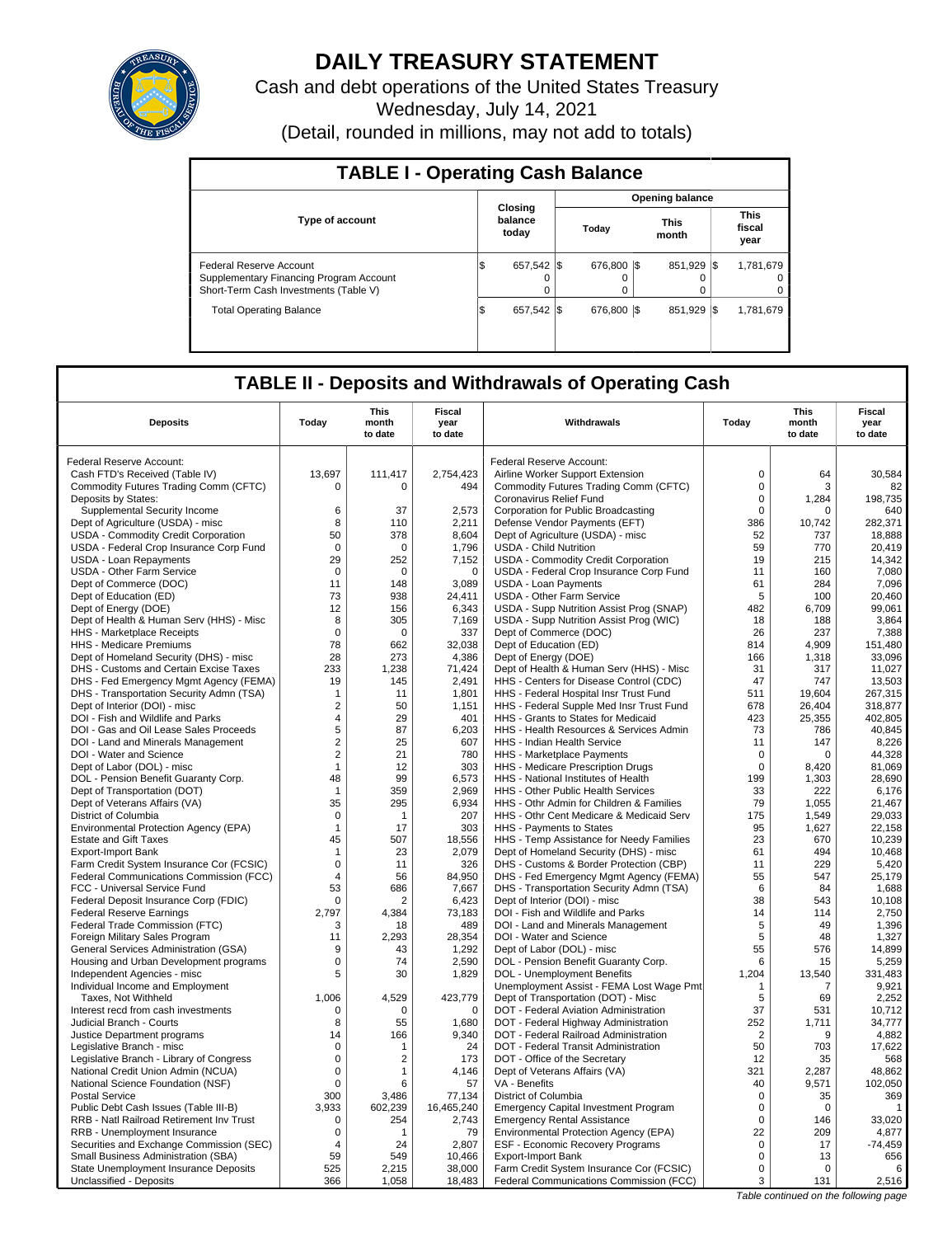# **TABLE II cont. - Deposits and Withdrawals of Operating Cash**

| <b>Deposits</b>                                                               | This<br><b>Fiscal</b><br>Withdrawals<br>Today<br>month<br>year<br>to date<br>to date |          | Today                 | This<br>month<br>to date                                             | Fiscal<br>year<br>to date |              |                            |
|-------------------------------------------------------------------------------|--------------------------------------------------------------------------------------|----------|-----------------------|----------------------------------------------------------------------|---------------------------|--------------|----------------------------|
| <b>Other Deposits:</b>                                                        |                                                                                      |          |                       | FCC - Universal Service Fund                                         | 18                        | 103          | 6,688                      |
|                                                                               |                                                                                      |          |                       | Federal Deposit Insurance Corp (FDIC)                                | $\mathbf 1$               | 31           | 772                        |
|                                                                               |                                                                                      |          |                       | Federal Employees Insurance Payments                                 | 301                       | 3,398        | 69.807                     |
|                                                                               |                                                                                      |          |                       | Federal Salaries (EFT)                                               | 96                        | 8,211        | 164,484                    |
|                                                                               |                                                                                      |          |                       | Federal Trade Commission (FTC)                                       | $\mathbf 0$               | 10           | 441                        |
|                                                                               |                                                                                      |          |                       | General Services Administration (GSA)                                | 52                        | 1,127        | 21,161                     |
|                                                                               |                                                                                      |          |                       | Housing and Urban Development programs                               | 166                       | 4,736        | 58,559                     |
|                                                                               |                                                                                      |          |                       | Independent Agencies - misc                                          | 5                         | 134          | 3,023                      |
|                                                                               |                                                                                      |          |                       | <b>Interest on Treasury Securities</b>                               | $\Omega$                  | 132          | 220,747                    |
|                                                                               |                                                                                      |          |                       | IRS - Economic Impact Payments (EFT)                                 | 322                       | 736          | 441,067                    |
|                                                                               |                                                                                      |          |                       | IRS Tax Refunds Business (EFT)                                       | 67                        | 1,159        | 24,910                     |
|                                                                               |                                                                                      |          |                       | IRS Tax Refunds Individual (EFT)                                     | 5,854                     | 9,146        | 311,837                    |
|                                                                               |                                                                                      |          |                       |                                                                      |                           |              |                            |
|                                                                               |                                                                                      |          |                       | Judicial Branch - Courts                                             | 4                         | 57           | 1,404                      |
|                                                                               |                                                                                      |          |                       | Justice Department programs                                          | 95                        | 757          | 16,515                     |
|                                                                               |                                                                                      |          |                       | Legislative Branch - misc                                            | 8                         | 45           | 1,001                      |
|                                                                               |                                                                                      |          |                       | Legislative Branch - Library of Congress                             | 3                         | 13           | 628                        |
|                                                                               |                                                                                      |          |                       | <b>NASA</b>                                                          | 43                        | 739          | 15,794                     |
|                                                                               |                                                                                      |          |                       | National Credit Union Admin (NCUA)                                   | $\mathbf{1}$              | 4            | 1,842                      |
|                                                                               |                                                                                      |          |                       | National Science Foundation (NSF)                                    | 23                        | 355          | 5.129                      |
|                                                                               |                                                                                      |          |                       | Postal Service Money Orders and Other                                | 137                       | 1,578        | 33,974                     |
|                                                                               |                                                                                      |          |                       | Public Debt Cash Redemp. (Table III-B)                               | 1,591                     | 640,969      | 15,262,672                 |
|                                                                               |                                                                                      |          |                       | Railroad Retirement Board (RRB) - misc                               | $\Omega$                  | $\mathbf{1}$ | 38                         |
|                                                                               |                                                                                      |          |                       | <b>RRB - Benefit Payments</b>                                        | 1                         | 1,152        | 11,705                     |
|                                                                               |                                                                                      |          |                       | Securities and Exchange Commission (SEC)                             | 1                         | 20           | 906                        |
|                                                                               |                                                                                      |          |                       | Small Business Administration (SBA)                                  | 3,838                     | 29,073       | 502,764                    |
|                                                                               |                                                                                      |          |                       | Social Security Benefits (EFT)                                       | 20,892                    | 43,162       | 790,439                    |
|                                                                               |                                                                                      |          |                       | <b>Transportation Services</b>                                       | $\Omega$                  | 0            | $\Omega$                   |
|                                                                               |                                                                                      |          |                       | Other Withdrawals:                                                   |                           |              |                            |
|                                                                               |                                                                                      |          |                       | Agency for Internat'l Development                                    | 59                        | 2,983        | 17,587                     |
|                                                                               |                                                                                      |          |                       | <b>Federal Financing Bank</b>                                        | 54                        | 171          | 5,311                      |
|                                                                               |                                                                                      |          |                       | Foreign Military Sales Program                                       | 106                       | 113          | 293                        |
|                                                                               |                                                                                      |          |                       | Thrift Savings Plan Transfer                                         | 1,583                     | 8,468        | 52,783                     |
|                                                                               |                                                                                      |          |                       | Unclassified                                                         | 754                       | 11,299       | 313.675                    |
|                                                                               |                                                                                      |          |                       |                                                                      |                           |              |                            |
| <b>Total Other Deposits</b><br>Change in Balance of Uncollected               | $\mathbf 0$                                                                          | 3.950    | 67,586                | Total, Other Withdrawals                                             | 2,556                     | 43,621       | 652,529                    |
| Funds                                                                         | $\mathbf 0$                                                                          | 0        | $\mathbf 0$           |                                                                      |                           |              |                            |
| <b>Transfers from Depositaries</b>                                            | $\mathbf 0$                                                                          | 0        | 0                     | <b>Transfers to Depositaries</b>                                     | 0                         | 0            | 0                          |
| <b>Total Federal Reserve Account</b>                                          | 23,500                                                                               | 743,726  | 20,306,649            | <b>Total Federal Reserve Account</b>                                 | 42,758                    | 938,113      | 21,430,786                 |
| Short-Term Cash Investments:<br><b>Transfers from Federal Reserve Account</b> |                                                                                      |          |                       | Short-Term Cash Investments:<br>Transfers to Federal Reserve Account |                           |              |                            |
| (Table V)                                                                     | $\Omega$                                                                             | $\Omega$ | $\Omega$              | (Table V)                                                            | $\Omega$                  | $\Omega$     |                            |
| Total Deposits (excluding transfers)                                          | 23,500 \$                                                                            |          | 743,726 \$ 20,306,649 | Total Withdrawals (excluding transfers)                              | 42,758                    |              | 938,113 \$ 21,430,786      |
|                                                                               |                                                                                      |          |                       |                                                                      |                           |              |                            |
|                                                                               |                                                                                      |          |                       | Net Change in Operating Cash Balance                                 | \$.<br>$-19,258$ \\$      |              | $-194,387$ \$ $-1,124,137$ |

| <b>TABLE III-A - Public Debt Transactions</b>                                                                                                                                                                                                                                                                                                                                                                                |  |                                                                                   |          |                                                                            |                           |                                                                                                          |                                                                                                                                                                                                                                                                                                   |  |                                    |    |                                                                      |                                 |                                                                                                                   |                                  |
|------------------------------------------------------------------------------------------------------------------------------------------------------------------------------------------------------------------------------------------------------------------------------------------------------------------------------------------------------------------------------------------------------------------------------|--|-----------------------------------------------------------------------------------|----------|----------------------------------------------------------------------------|---------------------------|----------------------------------------------------------------------------------------------------------|---------------------------------------------------------------------------------------------------------------------------------------------------------------------------------------------------------------------------------------------------------------------------------------------------|--|------------------------------------|----|----------------------------------------------------------------------|---------------------------------|-------------------------------------------------------------------------------------------------------------------|----------------------------------|
| <b>Issues</b>                                                                                                                                                                                                                                                                                                                                                                                                                |  | Today                                                                             |          | <b>This</b><br>month<br>to date                                            | Fiscal<br>vear<br>to date |                                                                                                          | <b>Redemptions</b>                                                                                                                                                                                                                                                                                |  | Todav                              |    |                                                                      | <b>This</b><br>month<br>to date |                                                                                                                   | <b>Fiscal</b><br>vear<br>to date |
| Marketable:<br>Bills:<br><b>Regular Series</b><br><b>Cash Management Series</b><br><b>Notes</b><br><b>Bonds</b><br>Inflation-Protected Securities Increment<br><b>Federal Financing Bank</b><br>Nonmarketable:<br>United States Savings Securities:<br>Cash Issue Price<br>Interest Increment<br><b>Government Account Series</b><br>Hope Bonds<br><b>Domestic Series</b><br><b>Foreign Series</b><br>State and Local Series |  | $0 \,$ $\upbeta$<br>0<br>0<br>420<br>O<br>8<br>$\overline{2}$<br>426,129<br>2,370 |          | $424,381$ \$<br>150,007<br>-1<br>5,882<br>79<br>344<br>3,897,717<br>12,086 |                           | 8,455,258<br>3,810,127<br>3,262,994<br>535,573<br>54,072<br>1,142<br>3,239<br>83,714,989<br>20<br>93,246 | Marketable:<br><b>Bills</b><br><b>Notes</b><br><b>Bonds</b><br><b>Federal Financing Bank</b><br>Nonmarketable:<br>United States Savings Securities<br><b>Government Account Series</b><br>Hope Bonds<br><b>Domestic Series</b><br><b>Foreign Series</b><br><b>State and Local Series</b><br>Other |  | $\Omega$<br>34<br>444,812<br>1,556 | \$ | $618,385$ \$<br>$\Omega$<br>O<br>418<br>3,933,567<br>6,456<br>15,709 |                                 | 13,063,198<br>1,707,506<br>20,143<br>1,209<br>8,361<br>83,472,043<br>0<br>71,549<br>$\Omega$<br>71,468<br>320.447 |                                  |
| Other                                                                                                                                                                                                                                                                                                                                                                                                                        |  | 1,555                                                                             |          | 15,762                                                                     |                           | 321,029                                                                                                  | <b>Total Redemptions</b>                                                                                                                                                                                                                                                                          |  | 446,402 \$                         |    | 4,574,536 \$                                                         |                                 | 98,735,924                                                                                                        |                                  |
| <b>Total Issues</b>                                                                                                                                                                                                                                                                                                                                                                                                          |  | 430,484                                                                           | <b>S</b> | 4,506,256 \$                                                               |                           | 100,251,689                                                                                              | Net Change in Public Debt Outstanding                                                                                                                                                                                                                                                             |  | $-15,919$ $\sqrt{5}$               |    | $-68,280$ \\$                                                        |                                 | 1,515,765                                                                                                         |                                  |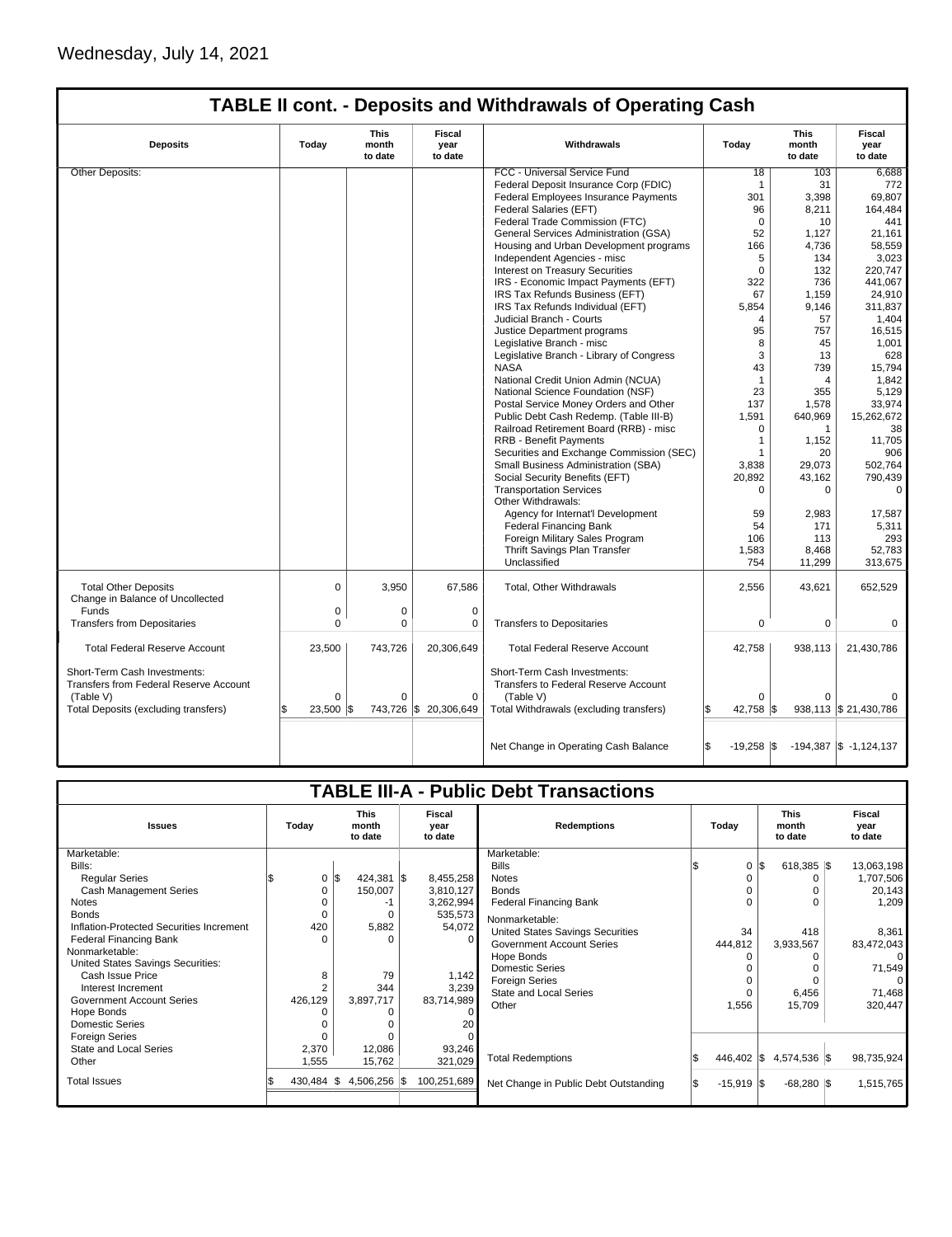| <b>TABLE III-B - Adjustment of Public Debt</b><br><b>Transactions to Cash Basis</b> |                                                     |              |                                                                |                                                                             |  |  |  |  |  |
|-------------------------------------------------------------------------------------|-----------------------------------------------------|--------------|----------------------------------------------------------------|-----------------------------------------------------------------------------|--|--|--|--|--|
|                                                                                     | <b>Today</b>                                        |              | <b>This</b><br>month<br>to date                                | Fiscal<br>year<br>to date                                                   |  |  |  |  |  |
| l\$                                                                                 | O<br>$\Omega$<br>$\Omega$<br>O<br>426,129<br>O<br>2 |              | 4,506,256<br>0<br>74<br>$\Omega$<br>O<br>3,897,717<br>0<br>344 | \$100,251,689<br>14,216<br>2,401<br>27,019<br>83,714,989<br>3.239<br>53,016 |  |  |  |  |  |
| \$<br>l\$                                                                           | 3,933<br>446,402<br>0<br>O<br>0<br>444.812<br>O     | l\$<br>\$    | 602,239<br>4,574,536<br>0<br>0<br>O<br>3,933,567<br>$\Omega$   | \$16,465,240<br>\$98,735,924<br>1.209<br>83,472,043                         |  |  |  |  |  |
|                                                                                     | \$                                                  | 420<br>1,591 | 430,484 \$<br>S.                                               | 5,882<br>\$15,262,672<br>640,969                                            |  |  |  |  |  |

| <b>TABLE III-C - Debt Subject to Limit</b>                                        |                           |                                                                            |                           |                           |  |  |  |  |  |
|-----------------------------------------------------------------------------------|---------------------------|----------------------------------------------------------------------------|---------------------------|---------------------------|--|--|--|--|--|
|                                                                                   | Closing                   | Opening balance                                                            |                           |                           |  |  |  |  |  |
| <b>Balance Transactions</b>                                                       | balance<br>today          | Today                                                                      | <b>This</b><br>month      | Fiscal<br>year            |  |  |  |  |  |
| Debt Held by the Public<br>Intragovernmental Holdings<br><b>Total Public Debt</b> | \$22,290,774<br>6,170,382 | \$22,289,664<br>6.187.410                                                  | \$22,329,823<br>6,199,613 | \$21,018,952<br>5,926,439 |  |  |  |  |  |
| Outstanding<br>Less: Debt Not<br>Subject to Limit:                                | 28,461,156                | 28,477,074                                                                 | 28,529,436                | 26,945,391                |  |  |  |  |  |
| Other Debt                                                                        | 478                       | 478                                                                        | 478                       | 478                       |  |  |  |  |  |
| <b>Unamortized Discount</b>                                                       | 21,289                    | 21,301                                                                     | 21,376                    | 17,271                    |  |  |  |  |  |
| <b>Federal Financing Bank</b>                                                     | 6,053                     | 6,053                                                                      | 6,053                     | 7,262                     |  |  |  |  |  |
| Hope Bonds<br>Plus: Other Debt Subject to Limit<br>Guaranteed Debt of             | O                         | O                                                                          | O                         | o                         |  |  |  |  |  |
| Government Agencies                                                               | 0                         | 0                                                                          | 0                         | 0                         |  |  |  |  |  |
| <b>Total Public Debt</b><br>Subject to Limit                                      | \$28,433,335              | $\frac{1}{2}$ 28,449,242 $\frac{1}{2}$ 28,501,528 $\frac{1}{2}$ 26,920,380 |                           |                           |  |  |  |  |  |
| <b>Statutory Debt Limit</b>                                                       | SUSP-1                    | SUSP-1                                                                     | SUSP-1                    | SUSP-1                    |  |  |  |  |  |
|                                                                                   |                           |                                                                            |                           |                           |  |  |  |  |  |

| See Footnote |
|--------------|
|              |

| <b>TABLE IV - Federal Tax Deposits</b>                                                                                                                                                                                                 |    |                                                            |     |                                                          |     |                                                                      |  |  |
|----------------------------------------------------------------------------------------------------------------------------------------------------------------------------------------------------------------------------------------|----|------------------------------------------------------------|-----|----------------------------------------------------------|-----|----------------------------------------------------------------------|--|--|
| Classification                                                                                                                                                                                                                         |    | Today                                                      |     | <b>This</b><br>month<br>to date                          |     | Fiscal<br>year<br>to date                                            |  |  |
| Withheld Income and Employment Taxes<br>Individual Income Taxes<br><b>Railroad Retirement Taxes</b><br>Excise Taxes<br><b>Corporation Income Taxes</b><br><b>Federal Unemployment Taxes</b><br>Estate and Gift Taxes & Misc IRS Rcpts. | \$ | $8,913$ $\sqrt{5}$<br>303<br>5<br>2,161<br>2,662<br>6<br>4 |     | 104,737 \$<br>2,950<br>217<br>3.483<br>6,248<br>50<br>39 |     | 2,156,216<br>323,184<br>4,153<br>55,268<br>296,628<br>5,534<br>4,390 |  |  |
| Total                                                                                                                                                                                                                                  | \$ | 14,054                                                     | 1\$ | 117,724                                                  | l\$ | 2,845,374                                                            |  |  |
| Cash Federal Tax Deposits:<br>Direct<br><b>Through Depositaries</b>                                                                                                                                                                    | \$ | 759<br>12,938                                              | l\$ | 1,251<br>110,167                                         | 1\$ | 24,016<br>2,730,407                                                  |  |  |
| Total Cash FTD's<br><b>Inter-agency Transfers</b>                                                                                                                                                                                      | \$ | 13,697<br>358                                              | 1\$ | 111,417<br>6,307                                         | l\$ | 2,754,423<br>90,951                                                  |  |  |
| Total                                                                                                                                                                                                                                  | \$ | 14,054                                                     | 1\$ | 117,724 \$                                               |     | 2,845,374                                                            |  |  |
|                                                                                                                                                                                                                                        |    |                                                            |     |                                                          |     |                                                                      |  |  |

|                                              |   |                           |     |          |          | סט <i>ו</i> ווטט ו ססט |  |  |
|----------------------------------------------|---|---------------------------|-----|----------|----------|------------------------|--|--|
| <b>TABLE V - Short-Term Cash Investments</b> |   |                           |     |          |          |                        |  |  |
|                                              |   | <b>Type of Depositary</b> |     |          |          |                        |  |  |
| <b>Balance Transactions</b>                  | А |                           |     | в        | с        | Total                  |  |  |
|                                              |   |                           |     |          |          |                        |  |  |
| Opening Balance Today<br>Deposits:           | S | 0                         | 1\$ | 0        | 1\$<br>0 | IS                     |  |  |
| <b>Transfers to Depositaries</b>             |   | O                         |     | $\Omega$ | O        |                        |  |  |
| Special Direct Investment                    |   | O                         |     | 0        | 0        |                        |  |  |
| Term Investment                              |   | O                         |     | 0        | 0        |                        |  |  |
| Repo Investment                              |   | O                         |     | $\Omega$ | O        |                        |  |  |
| Withdrawals:                                 |   |                           |     |          |          |                        |  |  |
| <b>Treasury Initiated</b>                    |   | $\Omega$                  |     | $\Omega$ | O        |                        |  |  |
| Depositary Initiated                         |   | O                         |     | 0        | 0        |                        |  |  |
| <b>Special Direct Investment</b>             |   | O                         |     | 0        | 0        |                        |  |  |
| <b>Term Investment</b>                       |   | O                         |     | $\Omega$ | 0        |                        |  |  |
| Repo Investment                              |   | 0                         |     | $\Omega$ | 0        | 0                      |  |  |
|                                              |   |                           |     |          |          |                        |  |  |
| Closing Balance Today                        |   | 0                         | I\$ | 0        | l\$<br>0 | IS                     |  |  |

| <b>TABLE VI - Income Tax Refunds Issued</b>                                                                                                                                                                                       |                                       |                                                |                                                            |  |  |  |  |  |  |
|-----------------------------------------------------------------------------------------------------------------------------------------------------------------------------------------------------------------------------------|---------------------------------------|------------------------------------------------|------------------------------------------------------------|--|--|--|--|--|--|
| <b>Classification</b>                                                                                                                                                                                                             | Today                                 | <b>This</b><br>month<br>to date                | Fiscal<br>year<br>to date                                  |  |  |  |  |  |  |
| IRS - Economic Impact Payments (Checks)<br>IRS - Economic Impact Payments (EFT)<br>IRS Tax Refunds Business (Checks)<br>IRS Tax Refunds Business (EFT)<br>IRS Tax Refunds Individual (Checks)<br>IRS Tax Refunds Individual (EFT) | 14<br>322<br>57<br>67<br>107<br>5,854 | 737<br>736<br>1,962<br>1.159<br>2,180<br>9,146 | 84,020<br>441,067<br>50,249<br>24,910<br>53,407<br>311,837 |  |  |  |  |  |  |

## **Daily Treasury Statement Footnotes:**

## **General Footnotes and Statements:**

This statement summarizes the United States Treasury's cash and debt operations for the Federal Government. Treasury's operating cash is maintained in an account at the Federal Reserve Bank of New York and in short-term cash investments. Treasury minimized and then suspended its short-term cash investment program beginning in November 2008, but anticipates investing again when market conditions warrant. Major information sources include: Federal Reserve Banks, Treasury Regional Financial Centers, Internal Revenue Service Centers, various electronic systems, and information on the Public Debt. Information is presented on a modified cash basis. Deposits are reflected as received and withdrawals are reflected as processed.SOURCE: Bureau of the Fiscal Service, Department of the Treasury. Note: The Daily Treasury Statement (DTS) is available by 4:00 p.m. the following business day on the Fiscal Service website https://fiscal.treasury.gov/reports-statements/dts/. For more information, call the Cash Reporting Branch at 202-874-9789.

### **TABLE III-A – Public Debt Transactions**

Stated at face value except for savings and retirement plan securities which are stated at current redemption value.